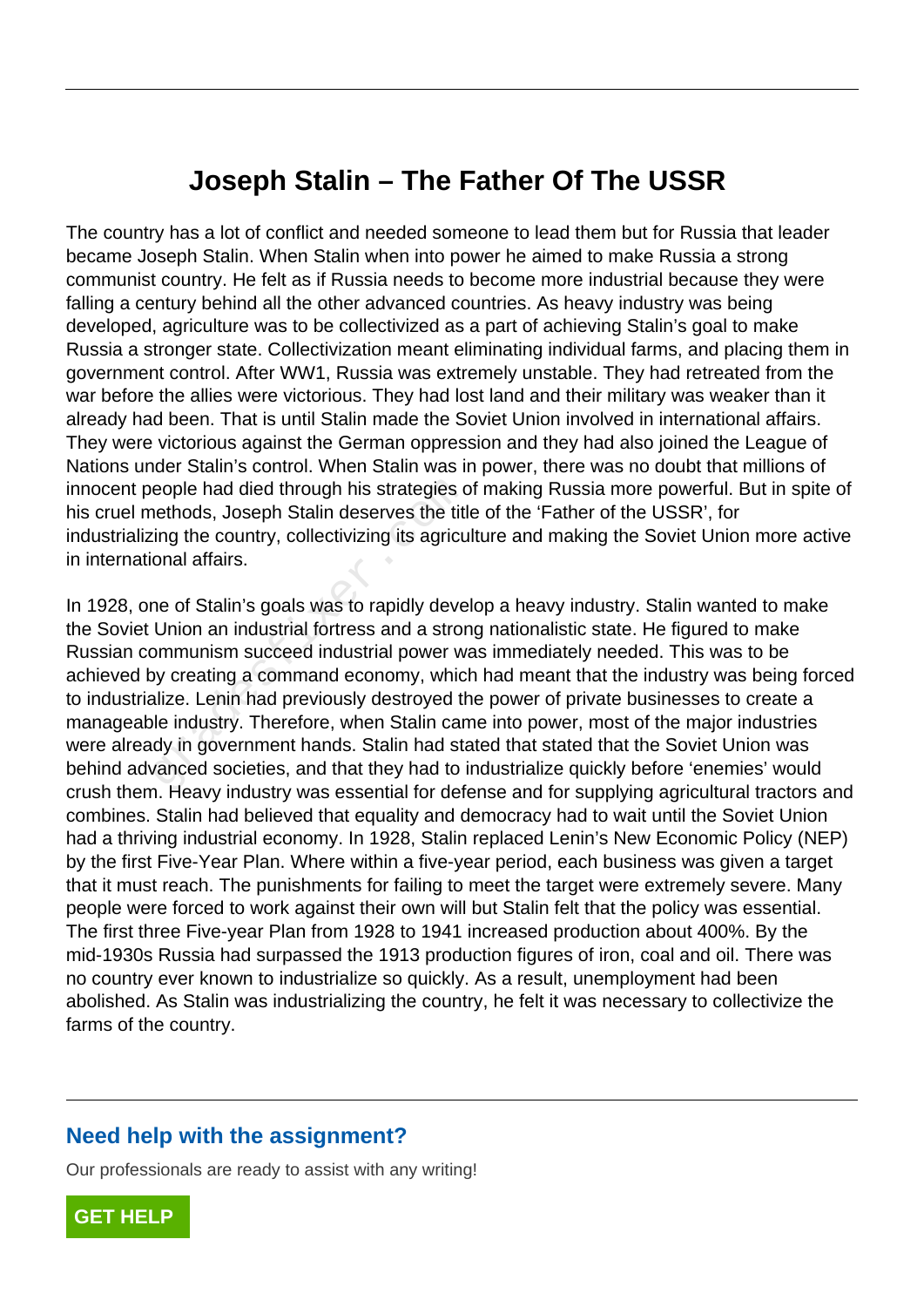As heavy industry developed, agriculture was to be collectivized. In 1929, collectivization began. There would be no more individual farms, and no more individual farmers selling their goods independently. The farmers were required to hand over a certain amount of produce to the state each year. The young, large-scale, socialized agriculture, growing now even faster than big industry, had a great future and could show miracles of growth. Collectivization was mainly directed against the kulaks, which were the rich peasants who owned their own land. Basically, Stalin would take land from the people who had owned it since 1861. Many peasants were forced to work for the state as a part of a collective commune. Some peasants and many kulaks resisted collectivization. They slaughtered their own cattle rather than to turn it over to the government. As a result, they were killed or sent to labor camps called the 'gulags'. By 1934, 70% of all the farms in Russia were collectivized and the kulaks were eliminated as a class. On the collective farms, peasants would be paid wages in return for handing over the produce to the government.

Under Stalin's power, the Soviet Union became more involved in international affairs. During the WW1, Russia did not play a major role in the Great War. They didn't have a strong military and their economy was weak. Even in the past, Russia was not active in international affairs as they were under Stalin's control. In 1934, the Soviet Union joined the League of Nations and made diplomatic agreements. This made Russia's defense stronger than the German oppression. Before WW2, both the axis powers and the democracies realized that the balance of power in Europe depended of which side Russia joined. If they joined Britain and France, Hitler would be forced to fight a two-front war. Both sides entered negotiations with Russia, but Stalin and communist Russia had been distrusted by both sides in the past. On August 23, 1939, Stalin and Hitler signed a non-aggression treaty. This Nazi-Soviet pact was shocking to all countries, but Russia had stated that it was for national self-interest only. Stalin wished to avoid war until, at least Russia was prepared. But later, Stalin was aware that Germany might eventually attack his country. On June 1941, German troops invaded Russia. Hitler's invasion on Russia, convinced the Soviet Union to join the 'Grand Alliance', which consisted of only Great Britain and the United States. Then later 26 other nations signed the Atlantic Charter, which was the beginning of the formation of the United Nations. By February 1943, Russia successfully stopped the German advance, which had attacked Stalingrad. Russia's military, as a result, became stronger. Russia did not play a major fole in the<br>conomy was weak. Even in the past, F<br>under Stalin's control. In 1934, the Sov<br>bmatic agreements. This made Russia'<br>n. Before WW2, both the axis powers a<br>n Europe depended of which si

Therefore, although people had died through Stalin's cruel methods of making Russia powerful, he deserves the title of the 'Father of the USSR', because he successfully industrialized the country, collectivized the farms and made the Soviet Union more active in international affairs. Within ten years, a primarily feudal country changed into an industrialized one. He also collectivized the farms for the good of the people as a whole. He leaded Russia into gaining more victories for the country by becoming more involved in worldwide affairs. Like a father, he guided his child, the USSR, to become stronger and more powerful among others. By setting

## **Need help with the assignment?**

Our professionals are ready to assist with any writing!

**[GET HELP](https://my.gradesfixer.com/order?utm_campaign=pdf_sample)**